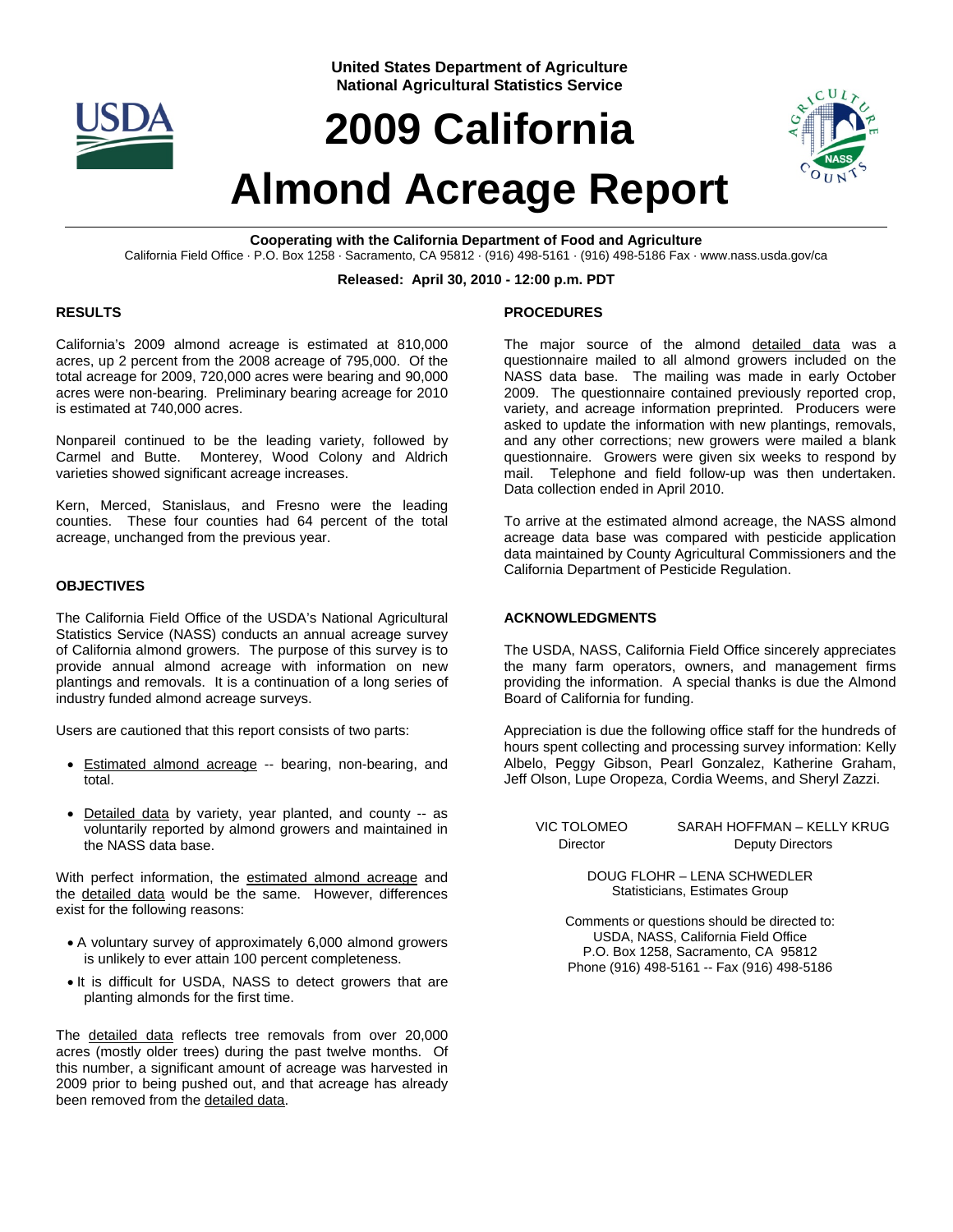| County             | 1980 &<br>Earlier | 1981     | 1982        | 1983        | 1984        | 1985        | 1986        | 1987        | 1988        | 1989        | 1990        | 1991        | 1992     | 1993        | 1994        | 1995        |
|--------------------|-------------------|----------|-------------|-------------|-------------|-------------|-------------|-------------|-------------|-------------|-------------|-------------|----------|-------------|-------------|-------------|
| <b>Butte</b>       | 4,109             | 693      | 677         | 260         | 334         | 405         | 335         | 211         | 627         | 340         | 1,015       | 555         | 1,173    | 658         | 1,144       | 2,016       |
| Calaveras          | 10                | 0        | $\mathbf 0$ | $\mathbf 0$ | 0           | $\mathbf 0$ | $\mathbf 0$ | $\mathbf 0$ | $\mathbf 0$ | 0           | 0           | 0           | 0        | $\mathbf 0$ | 0           | 0           |
| Colusa             | 1,977             | 743      | 278         | 93          | 251         | 276         | 69          | 215         | 359         | 1,052       | 957         | 162         | 140      | 484         | 1,675       | 1,083       |
| Contra Costa       | 4                 | 0        | $\mathbf 0$ | $\Omega$    | 6           | $\mathbf 0$ | $\mathbf 0$ | $\mathbf 0$ | $\mathbf 0$ | 0           | 0           | $\mathbf 0$ | $\Omega$ | $\mathbf 0$ | $\mathbf 0$ | $\mathbf 0$ |
| Fresno             | 2,676             | 1.227    | 400         | 184         | 289         | 646         | 727         | 1,108       | 1.192       | 1.463       | 5,004       | 854         | 1,251    | 2,364       | 3,273       | 5,060       |
| Glenn              | 1,462             | 310      | 385         | 71          | 107         | 151         | 53          | 120         | 915         | 694         | 646         | 370         | 308      | 632         | 2,436       | 2,905       |
| Kern               | 1,243             | 701      | 671         | 68          | 208         | 88          | 493         | 563         | 1,665       | 2,922       | 2,842       | 1,359       | 1,141    | 5,098       | 5,826       | 7,026       |
| Kings              | 19                | 0        | 5           | $\Omega$    | 0           | 0           | 17          | 19          | 4           | 17          | 0           | 476         | $\Omega$ | 111         | 85          | 154         |
| Lake               | 1                 | $\Omega$ | $\mathbf 0$ | $\Omega$    | $\Omega$    | $\Omega$    | $\mathbf 0$ | $\mathbf 0$ | $\mathbf 0$ | 0           | $\Omega$    | 0           | $\Omega$ | $\Omega$    | $\Omega$    | $\Omega$    |
| Los Angeles        | 3                 | 0        | $\mathbf 0$ | $\Omega$    | $\Omega$    | $\mathbf 0$ | $\mathbf 0$ | 0           | $\mathbf 0$ | $\mathbf 0$ | $\mathbf 0$ | 0           | 0        | $\mathbf 0$ | 0           | 0           |
| Madera             | 3,959             | 1,282    | 2,182       | 326         | 833         | 1,099       | 889         | 1,034       | 1,285       | 1,502       | 1,813       | 1,400       | 668      | 1,664       | 3,122       | 2,734       |
| Merced             | 9,194             | 1,785    | 2,592       | 1.044       | 974         | 1,353       | 628         | ,307<br>1   | 2,159       | 2,720       | 3,154       | 2,348       | 2,626    | 2,296       | 4,359       | 4,854       |
| Monterey           | 0                 | 1        | 0           | 0           | 0           | 0           | $\mathbf 0$ | 0           | 0           | 0           | 0           | 0           | 0        | 0           | 0           | $\Omega$    |
| Placer             | 11                | $\Omega$ | $\Omega$    | $\Omega$    | $\Omega$    | $\Omega$    | $\mathbf 0$ | 0           | $\mathbf 0$ | $\Omega$    | $\Omega$    | 0           | $\Omega$ | 0           | $\Omega$    | 0           |
| Riverside          | 0                 | $\Omega$ | 0           | $\Omega$    | $\Omega$    | $\mathbf 0$ | 0           | 0           | 0           | 0           | 0           | 0           | $\Omega$ | 0           | 0           | 0           |
| Sacramento         | 8                 | $\Omega$ | 0           | $\Omega$    | $\Omega$    | $\Omega$    | $\mathbf 0$ | 0           | 0           | 0           | 0           | 0           | $\Omega$ | $\Omega$    | 0           | 0           |
| San Benito         |                   | $\Omega$ | $\Omega$    | $\Omega$    | $\Omega$    | $\Omega$    | $\mathbf 0$ | 0           | $\mathbf 0$ | 0           | 0           | 0           | $\Omega$ | 0           | $\Omega$    | 0           |
| San Bernardino     | $\Omega$          | 0        | 3           | $\Omega$    | $\Omega$    | $\mathbf 0$ | $\mathbf 0$ | $\mathbf 0$ | $\mathbf 0$ | $\mathbf 0$ | $\Omega$    | 0           | $\Omega$ | $\Omega$    | $\Omega$    | 0           |
| San Joaquin        | 4,100             | 971      | 595         | 466         | 380         | 546         | 400         | 760         | 914         | 788         | 1,043       | 433         | 1,030    | 1,245       | 1,261       | 1,539       |
| San Luis Obispo    | 827               | 0        | $\mathbf 0$ | 9           | $\mathbf 0$ | 12          | 0           | 0           | 3           | $\mathbf 0$ | 2           | 0           | 0        | $\Omega$    | $\Omega$    | $\Omega$    |
| Shasta             | $\mathbf 0$       | 0        | 0           | 0           | $\Omega$    | 0           | 0           | 0           | 0           | 0           | 0           | $\Omega$    | $\Omega$ | $\Omega$    | $\Omega$    | 0           |
| Solano             | 289               | 0        | 79          | $\Omega$    | 6           | 14          | 0           | 5           | 40          | 0           | 9           | 0           | 0        | 0           | 20          | 195         |
| <b>Stanislaus</b>  | 7,456             | 2,224    | 1,616       | 871         | 997         | 1,384       | 925         | 1,105       | 2,337       | 1,582       | 2,267       | 2,302       | 2,820    | 2,556       | 4,648       | 4,925       |
| Sutter             | 572               | 46       | 24          | 11          | 70          | 101         | 135         | 59          | 39          | 74          | 31          | 86          | 37       | 122         | 98          | 103         |
| Tehama             | 693               | 197      | 626         | 46          | 68          | 86          | 134         | 313         | 266         | 50          | $\mathbf 0$ | 196         | 11       | 263         | 334         | 292         |
| Tulare             | 394               | 391      | 182         | 173         | 110         | 16          | $\mathbf 0$ | 43          | 156         | 192         | 132         | 356         | 829      | 579         | 812         | 755         |
| Yolo               | 1,010             | 92       | 421         | 469         | 26          | 24          | 11          | 33          | 221         | 90          | 34          | 35          | 55       | 115         | 54          | 268         |
| Yuba               | 139               | 50       | 3           | $\mathbf 0$ | -1          | $\mathbf 0$ | $\mathbf 0$ |             | 8           | $\mathbf 1$ | 4           | 54          | 3        | $\mathbf 0$ | 0           | $\mathbf 0$ |
| <b>State Total</b> | 40,155            | 10,711   | 10,739      | 4,090       | 4,659       | 6,202       | 4,814       | 6,895       | 12,190      | 13,485      | 18,952      | 10,985      | 12,089   | 18,187      | 29,147      | 33,908      |

**2009 ALMOND ACREAGE BY COUNTY, BY YEAR PLANTED a/** 

a/ Totals may not add due to rounding.

 $\frac{1}{2}$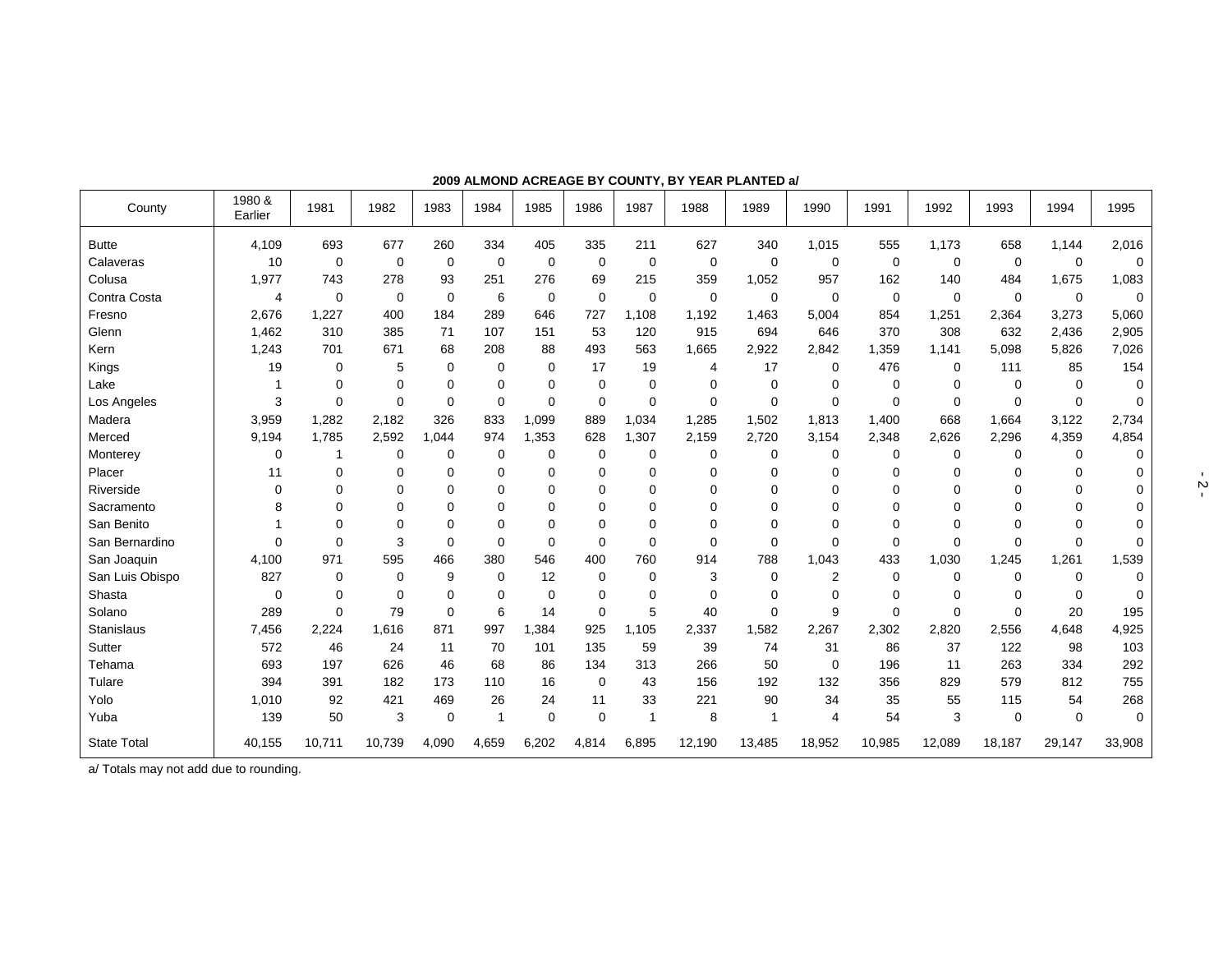|                    |             |             |             |             |           |          |                |          |             |          |              |              |          |          |         | Acres Standing in 2009 b/ |         |
|--------------------|-------------|-------------|-------------|-------------|-----------|----------|----------------|----------|-------------|----------|--------------|--------------|----------|----------|---------|---------------------------|---------|
| County             | 1996        | 1997        | 1998        | 1999        | 2000      | 2001     | 2002           | 2003     | 2004        | 2005     | 2006         | 2007         | 2008     | 2009     | Bearing | Non-<br>Bearing           | Total   |
| <b>Butte</b>       | 3,319       | 1,939       | 1,701       | 1,248       | 1,718     | 1,020    | 700            | 810      | 1,167       | 1,104    | 1,226        | 488          | 443      | 929      | 30,505  | 1,860                     | 32,365  |
| Calaveras          | $\Omega$    | 0           | $\mathbf 0$ | $\Omega$    | $\Omega$  | 0        | $\mathbf 0$    | 0        | $\mathbf 0$ | 0        | $\Omega$     | $\bf{0}$     | $\bf{0}$ | $\bf{0}$ | 10      | $\bf{0}$                  | 10      |
| Colusa             | 735         | 1,195       | 2,142       | 1,635       | 1,255     | 1,674    | 870            | 1,082    | 2,599       | 2,917    | 2,198        | 784          | 278      | 1,301    | 28,114  | 2,363                     | 30,477  |
| Contra Costa       | $\mathbf 0$ | $\mathbf 0$ | $\mathbf 0$ | 3           |           | 0        | 0              | 0        | $\mathbf 0$ | 0        | $\mathbf{1}$ | $\bf{0}$     | $\bf{0}$ | $\bf{0}$ | 15      | $\bf{0}$                  | 15      |
| Fresno             | 4,319       | 5,714       | 4,651       | 5,549       | 4,038     | 4,183    | 3,589          | 4,665    | 7,917       | 10,729   | 9,277        | 4,262        | 3,429    | 1,557    | 92,346  | 9,248                     | 101,594 |
| Glenn              | 1,885       | 924         | 3,208       | 2,843       | 1,825     | 1,310    | 844            | 912      | 1,823       | 751      | 2,739        | 765          | 897      | 1,048    | 30,626  | 2,710                     | 33,336  |
| Kern               | 8.119       | 10,380      | 16,370      | 10,474      | 4,066     | 1,778    | 1,687          | 1,908    | 11,153      | 20,225   | 13,782       | 3,813        | 5,897    | 2,300    | 131,852 | 12,009                    | 143,861 |
| Kings              | 110         | 101         | 1,239       | 114         | 221       | 638      | 36             | 18       | 350         | 476      | 626          | 205          | 280      | 616      | 4,836   | 1,101                     | 5,937   |
| Lake               | $\mathbf 0$ | 0           | $\mathbf 0$ | $\Omega$    | 0         | 0        | 0              | $\Omega$ | 0           | 0        | $\mathbf 0$  | $\bf{0}$     | 0        | $\bf{0}$ |         | $\bf{0}$                  |         |
| Los Angeles        | $\Omega$    | 0           | 0           | $\Omega$    | $\Omega$  | $\Omega$ | $\Omega$       | $\Omega$ | $\mathbf 0$ | $\Omega$ | $\Omega$     | $\bf{0}$     | $\bf{0}$ | $\bf{0}$ | 3       | $\bf{0}$                  |         |
| Madera             | 2,929       | 3,776       | 3.072       | 1.493       | 1,369     | 2,042    | 1,357          | 2,548    | 4,582       | 4,534    | 5,604        | 4,481        | 4,868    | 4,890    | 59,097  | 14,240                    | 73,337  |
| Merced             | 4,043       | 6,073       | 5,573       | 3,890       | 3,608     | 3,094    | 2,697          | 3,098    | 5,038       | 6,358    | 4,525        | 4,258        | 3,996    | 2,057    | 91,386  | 10,312                    | 101,698 |
| Monterey           | $\mathbf 0$ | 0           | $\Omega$    | $\Omega$    | $\Omega$  | $\Omega$ | $\overline{2}$ | $\Omega$ | $\mathbf 0$ | 0        | $\mathbf 0$  | $\bf{0}$     | $\bf{0}$ | $\bf{0}$ | 3       | $\bf{0}$                  |         |
| Placer             | $\Omega$    | 0           |             | $\Omega$    | 0         | 0        | $\Omega$       |          | $\Omega$    | 0        | 0            | $\bf{0}$     | $\bf{0}$ | $\bf{0}$ | 18      | $\bf{0}$                  | 18      |
| Riverside          | $\Omega$    | 0           | U           | $\Omega$    | 0         | U        | O              |          | $\Omega$    | 0        | 0            | $\bf{0}$     | 230      | $\bf{0}$ | 1       | 230                       | 231     |
| Sacramento         | $\Omega$    | 0           | 0           | $\Omega$    | $\Omega$  | O        | $\Omega$       | O        | $\Omega$    | 50       | 0            | $\Omega$     | $\bf{0}$ | $\Omega$ | 58      |                           | 58      |
| San Benito         | $\Omega$    | $\Omega$    | $\Omega$    | $\Omega$    | $\Omega$  | $\Omega$ | $\Omega$       |          | $\Omega$    | 0        | $\Omega$     | $\mathbf{0}$ | 0        | $\bf{0}$ |         |                           |         |
| San Bernardino     | $\Omega$    | 0           | $\mathbf 0$ | $\Omega$    | $\Omega$  | $\Omega$ | 0              | $\Omega$ | $\Omega$    | 0        | 0            | $\mathbf{0}$ | $\bf{0}$ | $\bf{0}$ | 3       | $\Omega$                  |         |
| San Joaquin        | 1,844       | 1,107       | 1.873       | 1.765       | .568<br>1 | 1,204    | 1,130          | 1.196    | 1,557       | 1,846    | 1,034        | 1,473        | 920      | 733      | 32,592  | 3,126                     | 35,718  |
| San Luis Obispo    | $\mathbf 0$ | 0           | $\mathbf 0$ | $\mathbf 0$ | $\Omega$  | $\Omega$ | $\Omega$       | 0        | 5           | $\Omega$ | $\mathbf 0$  | $\bf{0}$     | $\bf{0}$ | $\bf{0}$ | 859     | $\bf{0}$                  | 859     |
| Shasta             | $\Omega$    | 0           | $\Omega$    | $\Omega$    | $\Omega$  | $\Omega$ | $\Omega$       |          | $\Omega$    | $\Omega$ | $\Omega$     | $\mathbf{0}$ | $\bf{0}$ | $\bf{0}$ | 1       | $\bf{0}$                  |         |
| Solano             | 115         | 89          | 235         | 193         | 104       | 59       | 81             | 38       | 40          | 275      | 247          | 57           | $\bf{0}$ | 108      | 2,131   | 165                       | 2,296   |
| <b>Stanislaus</b>  | 3,876       | 5,096       | 5,714       | 4,166       | 3,280     | 2,711    | 2,139          | 2,453    | 4,451       | 8,425    | 4,595        | 2,663        | 3,938    | 1,711    | 86,920  | 8,312                     | 95,232  |
| Sutter             | 133         | 359         | 437         | 217         | 98        | 117      | 87             | 73       | 187         | 435      | 460          | 190          | 69       | 56       | 4,209   | 316                       | 4,525   |
| Tehama             | 517         | 208         | 617         | 469         | 287       | 203      | 396            | 452      | 414         | 219      | 176          | 158          | 83       | 85       | 7,533   | 326                       | 7,859   |
| Tulare             | 1,069       | 862         | 620         | 1,038       | 583       | 491      | 351            | 775      | 1,089       | 2,645    | 2,439        | 1,111        | 991      | 523      | 17,081  | 2,625                     | 19,705  |
| Yolo               | 468         | 344         | 278         | 275         | 223       | 272      | 362            | 161      | 1,164       | 289      | 300          | 298          | 226      | 350      | 7,093   | 874                       | 7,968   |
| Yuba               | 167         | $\mathbf 0$ | 83          | 93          | $\Omega$  | 27       | 88             | $\Omega$ | 6           | $\Omega$ | 55           | $\bf{0}$     | $\bf{0}$ | $\bf{0}$ | 782     | $\bf{0}$                  | 782     |
| <b>State Total</b> | 33,648      | 38,165      | 47,822      | 35,462      | 24,241    | 20,823   | 16,415         | 20,188   | 43,542      | 61,277   | 49,285       | 25,006       | 26,546   | 18,264   | 628,075 | 69,815                    | 697,891 |

**2009 ALMOND ACREAGE BY COUNTY, BY YEAR PLANTED (Continued) a/** 

a/ Totals may not add due to rounding.

b/ Shaded/bold area represents non-bearing year, 2007-2009.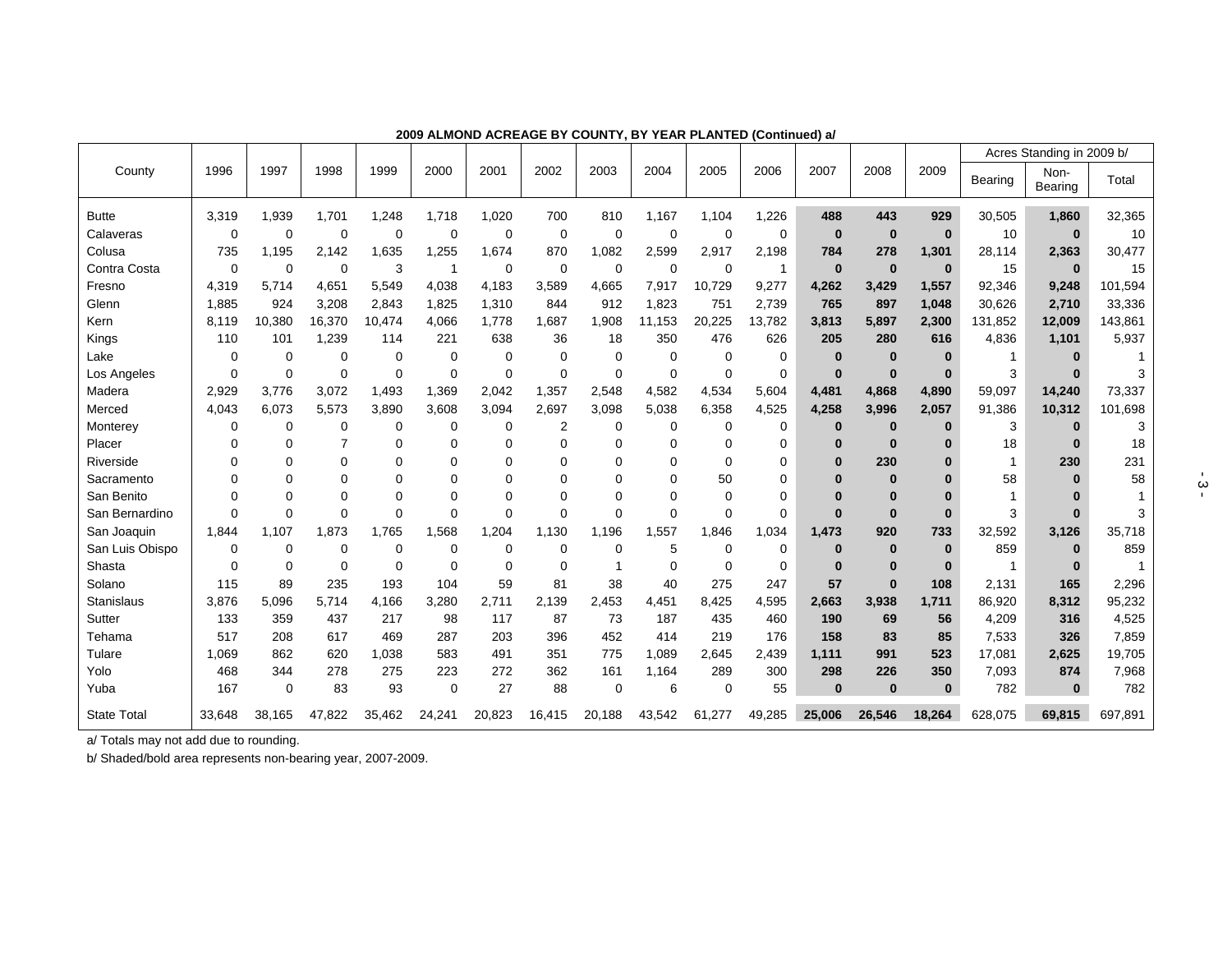| Variety              | 1980 &<br>Earlier | 1981        | 1982           | 1983           | 1984           | 1985        | 1986         | 1987         | 1988           | 1989           | 1990           | 1991           | 1992        | 1993           | 1994           | 1995        |
|----------------------|-------------------|-------------|----------------|----------------|----------------|-------------|--------------|--------------|----------------|----------------|----------------|----------------|-------------|----------------|----------------|-------------|
| Aldrich              | 31                | 0           | $\mathbf{1}$   | $\overline{4}$ | 4              | 5           | 17           | 18           | $\,$ 5 $\,$    | 44             | 42             | 82             | 125         | 272            | 501            | 861         |
| <b>Butte</b>         | 596               | 278         | 434            | 205            | 181            | 243         | 195          | 551          | 1,072          | 1,170          | 2,067          | 1,737          | 1,562       | 2,572          | 4,371          | 6,520       |
| Carmel               | 7,266             | 3,288       | 3,144          | 1,128          | 1,384          | 1,796       | 1,479        | ,923<br>1    | 3,055          | 3,196          | 4,294          | 2,329          | 2,295       | 3,036          | 4,105          | 3,787       |
| Carrions             | 85                | 46          | 8              | 9              | $\overline{7}$ | 4           | 0            | 3            | $\overline{7}$ | 47             | 21             | 8              | 30          | 3              | $\mathbf{1}$   | 4           |
| <b>Drake</b>         | 146               | $\Omega$    | $\mathbf 0$    | 0              | $\mathbf 0$    | $\mathbf 0$ |              | 0            | $\overline{2}$ | 0              | 17             | $\overline{2}$ | $\Omega$    | $\Omega$       | $\mathbf 0$    | 0           |
| <b>Early Mission</b> | 38                | $\mathbf 0$ | $\Omega$       | $\mathbf 0$    | $\mathbf 0$    | $\mathbf 0$ | $\Omega$     | $\Omega$     | 12             | 5              | 9              | $\mathbf 0$    | $\Omega$    | $\overline{4}$ | 4              | 10          |
| Fritz                | 480               | 109         | 171            | 83             | 125            | 404         | 224          | 321          | 443            | 707            | 618            | 304            | 300         | 782            | 1,368          | 1,250       |
| Harvey               | 138               | 35          | $\mathbf 0$    | 0              | 4              | 8           | $\mathbf 0$  | $\mathbf 0$  | $\mathbf 0$    | 5              | 5              | 1              | 0           | 0              | $\mathbf 0$    | $\mathbf 0$ |
| Hashem               | $\mathbf 0$       | $\mathbf 0$ | 137            | $\mathbf 0$    | $\mathbf 0$    | 27          | 54           | $\mathbf 0$  | $\mathbf 0$    | 33             | 62             | $\mathbf 0$    | $\Omega$    | $\mathbf 0$    | $\mathbf 0$    | 51          |
| Jeffries             | 81                | $\mathbf 0$ | $\mathbf 0$    | $\Omega$       | $\mathbf 0$    | $\mathbf 0$ | $\mathbf 0$  | 33           | $\mathbf 0$    | 0              | 4              | $\mathbf 0$    | $\Omega$    | $\mathbf 0$    | $\mathbf 0$    | $\mathbf 0$ |
| Kapareil             | 10                | 1           | $\overline{4}$ | $\mathbf 0$    | 1              | $\mathbf 0$ | $\mathbf 0$  | 0            | $\mathbf 0$    | 0              | 0              | 50             | $\Omega$    | 61             | 101            | 76          |
| Le Grand             | 134               | 61          | 17             | 6              | $\mathbf 0$    | 35          | $\mathbf 0$  | $\mathbf 0$  | $\mathbf 0$    | $\mathbf 0$    | 0              | 8              | $\Omega$    | $\mathbf 0$    | $\mathbf 0$    | $\mathbf 0$ |
| Livingston           | 43                | $\mathbf 0$ | $\mathbf 0$    | $\Omega$       | $\mathbf 0$    | $\mathbf 0$ | 0            | 10           | 64             | 25             | 72             | 101            | 21          | 15             | 152            | 246         |
| Merced               | 549               | 8           | 3              | 6              | 3              | $\mathbf 0$ | 1            | 10           | 6              | $\overline{1}$ | 4              | 1              | $\mathbf 1$ | 20             | 8              | 20          |
| Mono                 | 136               | 22          | 52             | 10             | 102            | 18          | 26           | 23           | 5              | 20             | 8              | 32             | $\mathbf 0$ | $\mathbf 0$    | $\mathbf 0$    | $\mathbf 0$ |
| Monterey             | 726               | 381         | 619            | 293            | 102            | 119         | 31           | 259          | 468            | 362            | 957            | 390            | 517         | 789            | 1,801          | 1,595       |
| Morley               | 1                 | 5           | $\mathbf 0$    | $\mathbf 0$    | $\mathbf 0$    | $\mathbf 0$ | $\mathbf{1}$ | $\mathbf 0$  | $\mathbf 0$    | 0              | 0              | 61             | 20          | 16             | 49             | 119         |
| $N-43$               | $\mathbf 0$       | $\mathbf 0$ | 30             | $\mathbf 0$    | $\mathbf 0$    | $\mathbf 0$ | $\mathbf 0$  | $\mathbf 0$  | $\mathbf 0$    | 0              | 44             | $\mathbf 0$    | $\mathbf 0$ | $\mathbf 0$    | $\mathbf 0$    | $\mathbf 0$ |
| Ne Plus Ultra        | 1,470             | 148         | 175            | 49             | 25             | 32          | 4            | 27           | 85             | 31             | 104            | 19             | 46          | 36             | 174            | 98          |
| Nonpareil            | 19,261            | 4,265       | 3,767          | 1,372          | 1,741          | 2,555       | 1,914        | 2,520        | 4,314          | 5,212          | 6,822          | 3,775          | 4,464       | 6,812          | 10,645         | 10,937      |
| Norman               | 29                | 8           | $\mathbf 0$    | $\mathbf 0$    | 5              | $\mathbf 0$ | $\mathbf 0$  | 25           | $\mathbf 0$    | 11             | $\mathbf 0$    | $\mathbf 0$    | $\mathbf 0$ | 8              | $\mathbf 0$    | $\mathbf 0$ |
| Padre                | 96                | 21          | 25             | 10             | $\overline{1}$ | 14          | 58           | 215          | 244            | 461            | 1,034          | 837            | 599         | 1,071          | 2,112          | 3,803       |
| Peerless             | 1,395             | 447         | 259            | 92             | 161            | 201         | 127          | 83           | 208            | 170            | 179            | 65             | 131         | 128            | 217            | 317         |
| <b>Price Cluster</b> | 2,574             | 890         | 1,015          | 258            | 374            | 469         | 363          | 343          | 690            | 562            | 821            | 323            | 558         | 511            | 419            | 536         |
| Ruby                 | 410               | 139         | 217            | 107            | 171            | 60          | 86           | 92           | 445            | 153            | 153            | 109            | 107         | 97             | 125            | 56          |
| Sauret #1            | 31                | $\mathbf 0$ | 0              | 6              | $\mathbf 0$    | 0           | 0            | $\mathbf{1}$ | $\overline{2}$ | 0              | 2              | 1              | 0           | 5              | 4              | $\mathbf 0$ |
| Sauret #2            | 48                | 9           | $\mathbf 0$    | $\mathbf 0$    | $\mathbf 0$    | $\mathbf 0$ | $\mathbf 0$  | 0            | $\mathbf 0$    | $\mathbf 0$    | $\overline{2}$ | 1              | $\mathbf 0$ | $\mathbf 0$    | $\overline{4}$ | $\mathbf 0$ |
| Savana               | $\overline{2}$    | 5           | $\mathbf 0$    | $\mathbf 0$    | 0              | $\mathbf 0$ | 3            | $\mathbf 0$  | $\mathbf 0$    | $\mathbf 0$    | $\mathbf 0$    | 61             | 20          | 15             | 43             | 118         |
| Sonora               | 66                | 14          | $\overline{0}$ | $\mathbf 0$    | 0              | 10          | 26           | 56           | 164            | 673            | 593            | 209            | 574         | 965            | 1,655          | 1,835       |
| Texas/Mission        | 3,043             | 395         | 543            | 335            | 237            | 154         | 170          | 296          | 746            | 327            | 481            | 352            | 308         | 648            | 790            | 1,087       |
| Thompson             | 729               | 50          | 43             | 80             | 6              | 23          | 8            | 45           | 20             | 12             | 14             | 0              | $\mathbf 0$ | $\mathbf{1}$   | 9              | 3           |
| Tokoyo               | 49                | 28          | 40             | $\mathbf 0$    | 3              | 0           | $\mathbf 0$  | 21           | 6              | 27             | 0              | $\mathbf 0$    | $\Omega$    | 0              | 9              | $\mathbf 0$ |
| Wood Colony          | 24                | 11          | $\mathbf 0$    | $\mathbf 0$    | 2              | 2           | 10           | 12           | 80             | 164            | 317            | 68             | 321         | 274            | 390            | 448         |
| Yosemite             | 83                | 28          | 20             | 11             | $\mathbf 0$    | 0           | 0            | $\Omega$     | $\mathbf 0$    | 0              | 0              | $\mathbf 0$    | $\mathbf 0$ | $\Omega$       | $\Omega$       | $\mathbf 0$ |
| All Others           | 388               | 20          | 15             | 25             | 20             | 24          | 11           | 10           | 46             | 70             | 206            | 62             | 91          | 49             | 93             | 131         |
| <b>State Total</b>   | 40,155            | 10,711      | 10,739         | 4,090          | 4,659          | 6,202       | 4,814        | 6,895        | 12,190         | 13,485         | 18,952         | 10,985         | 12,089      | 18,187         | 29,147         | 33,908      |

#### **ALMOND ACREAGE AS OF 2009 -- VARIETIES AND AGE GROUPS -- STATE SUMMARY**

**ACREAGE PLANTED DURING YEARS SHOWN AND STANDING IN 2009 a/** 

a/ Totals may not add due to rounding.

‐ 4 -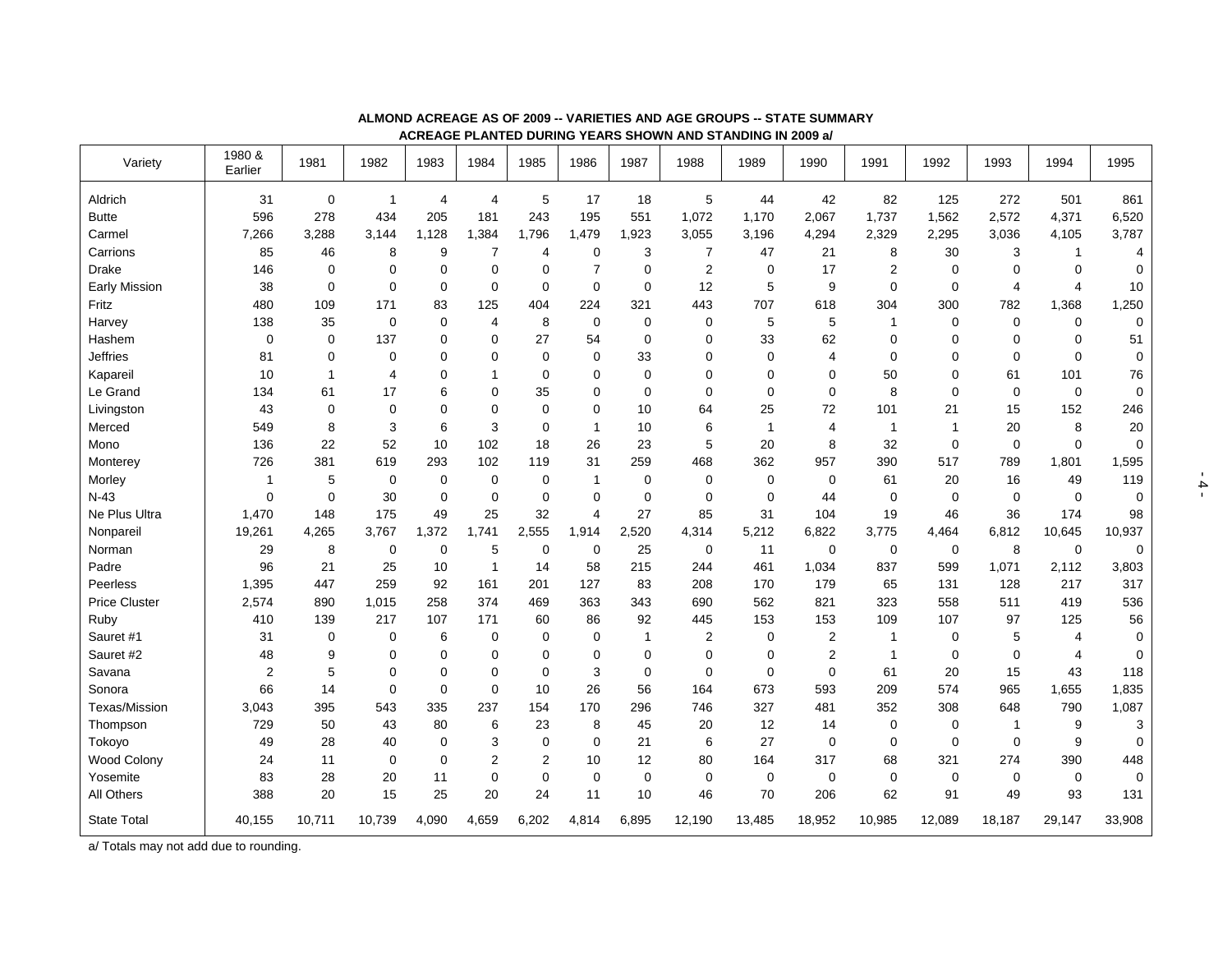|                      |                |             |              |                |             |                |              |                |              |                |              |                 |              |              | Acres Standing in 2009 b/ |              |         |  |
|----------------------|----------------|-------------|--------------|----------------|-------------|----------------|--------------|----------------|--------------|----------------|--------------|-----------------|--------------|--------------|---------------------------|--------------|---------|--|
| County               | 1996           | 1997        | 1998         | 1999           | 2000        | 2001           | 2002         | 2003           | 2004         | 2005           | 2006         | 2007            | 2008         | 2009         | Bearing                   | Non-         | Total   |  |
|                      |                |             |              |                |             |                |              |                |              |                |              |                 |              |              |                           | Bearing      |         |  |
| Aldrich              | 935            | 899         | 1,442        | 925            | 894         | 651            | 427          | 480            | 1,610        | 1,932          | 1,180        | 380             | 859          | 410          | 13,387                    | 1,649        | 15,036  |  |
| <b>Butte</b>         | 6,431          | 7,528       | 9,030        | 5,478          | 3,831       | 2,038          | 1,177        | 1,263          | 3,357        | 7,207          | 6,709        | 3,893           | 2,868        | 1,271        | 77,803                    | 8,032        | 85,834  |  |
| Carmel               | 3,727          | 4,090       | 4,978        | 2,664          | 2,938       | 2,988          | 2,519        | 2,606          | 4,453        | 3,252          | 2,672        | 1,430           | 1,060        | 764          | 84,390                    | 3,255        | 87,645  |  |
| Carrions             | 12             | 0           | 35           | 11             | $\mathbf 0$ | $\mathbf 0$    | 0            | $\mathbf 0$    | $\mathbf 0$  | 40             | $\mathbf 0$  | $\bf{0}$        | 5            | $\bf{0}$     | 379                       | 5            | 384     |  |
| <b>Drake</b>         | 3              | $\Omega$    | 6            | $\mathbf 0$    | $\Omega$    | 0              | 0            | $\Omega$       | 0            | 0              | $\mathbf 0$  | $\bf{0}$        | $\bf{0}$     | $\bf{0}$     | 183                       | $\bf{0}$     | 183     |  |
| <b>Early Mission</b> | 19             | 0           | 3            | 0              | $\mathbf 0$ | $\mathbf 0$    | $\mathbf 0$  | $\mathbf 0$    | $\mathbf{1}$ | $\mathbf 0$    | $\mathbf 0$  | $\bf{0}$        | $\bf{0}$     | $\bf{0}$     | 102                       | $\bf{0}$     | 102     |  |
| Fritz                | 1,659          | 1,953       | 1,991        | 2,116          | 951         | 1.117          | 982          | 1,334          | 3,208        | 4,564          | 3,218        | 2,010           | 1,237        | 845          | 30,779                    | 4,091        | 34,870  |  |
| Harvey               | $\mathbf{1}$   | $\mathbf 0$ | $\mathbf 0$  | $\mathbf 0$    | $\mathbf 0$ | $\mathbf 0$    | 0            | $\overline{4}$ | $\mathbf 0$  | $\mathbf 0$    | $\mathbf 0$  | 3               | $\bf{0}$     | $\bf{0}$     | 200                       | 3            | 203     |  |
| Hashem               | 37             | 74          | 19           | $\Omega$       | $\Omega$    | $\Omega$       | $\Omega$     | $\Omega$       | 40           | 22             | 12           | 6               | $\bf{0}$     | $\bf{0}$     | 568                       | 6            | 573     |  |
| Jeffries             | 0              | 0           | $\mathbf 0$  | 0              | $\Omega$    | $\Omega$       | 0            | $\Omega$       | $\mathbf 0$  | 0              | 0            | 0               | $\bf{0}$     | $\bf{0}$     | 118                       | $\Omega$     | 118     |  |
| Kapareil             | $\Omega$       | 12          | 10           | $\Omega$       | $\Omega$    | $\Omega$       | $\Omega$     | $\Omega$       | $\Omega$     | $\Omega$       | $\Omega$     | $\bf{0}$        | $\bf{0}$     | $\bf{0}$     | 325                       | $\bf{0}$     | 325     |  |
| Le Grand             | 0              | $\mathbf 0$ | $\mathbf 0$  | $\mathbf 0$    | $\Omega$    | 0              | $\Omega$     | $\Omega$       | 0            | 0              | $\mathbf 0$  | $\bf{0}$        | $\bf{0}$     | $\bf{0}$     | 260                       | $\bf{0}$     | 260     |  |
| Livingston           | 175            | 332         | 483          | 244            | 65          | 35             | 29           | $\overline{7}$ | 38           | 65             | 110          | 65              | 157          | 5            | 2,330                     | 228          | 2,558   |  |
| Merced               | 24             | $\mathbf 0$ | $\mathbf{1}$ | $\mathbf 0$    | 3           | 12             | 0            | 6              | $\mathbf 0$  | 0              | $\mathbf 0$  | $\bf{0}$        | $\bf{0}$     | $\mathbf{1}$ | 687                       | $\mathbf{1}$ | 688     |  |
| Mono                 | 15             | $\mathbf 0$ | 17           | $\mathbf 0$    | $\mathbf 0$ | 21             | 0            | $\overline{1}$ | 134          | 21             | 63           | 46              | 15           | 78           | 726                       | 139          | 865     |  |
| Monterey             | 1,984          | 3,259       | 4,066        | 3,967          | 2,078       | 2,174          | 1,612        | 2,567          | 7,152        | 10,575         | 8,702        | 3,603           | 5,068        | 3,827        | 57,543                    | 12,498       | 70,041  |  |
| Morley               | 55             | $\mathbf 0$ | 1            | $\mathbf 0$    | 50          | 26             | 9            | 23             | $\mathbf 0$  | 0              | $\mathbf 0$  | $\bf{0}$        | $\bf{0}$     | $\bf{0}$     | 435                       | $\bf{0}$     | 435     |  |
| $N-43$               | 0              | 30          | 0            | 0              | $\mathbf 0$ | $\mathbf 0$    | 20           | $\mathbf 0$    | 0            | $\overline{7}$ | $\mathbf 0$  | 42              | $\bf{0}$     | 35           | 132                       | 77           | 209     |  |
| Ne Plus Ultra        | 77             | 38          | 35           | 47             | 134         | $\overline{4}$ | 10           | 6              | 40           | $\overline{7}$ | 23           | 20              | 10           | 20           | 2,942                     | 49           | 2,991   |  |
| Nonpareil            | 11,477         | 11,795      | 14,917       | 12,669         | 8,229       | 8,601          | 7,209        | 9,083          | 18,928       | 23,658         | 16,998       | 7,305           | 9,318        | 7,597        | 233,941                   | 24,220       | 258,161 |  |
| Norman               | 0              | 4           | $\mathbf 0$  | $\mathbf 0$    | 3           | 23             | 0            | $\mathbf 0$    | $\mathbf 0$  | $\mathbf 0$    | $\mathbf 0$  | $5\phantom{.0}$ | $\bf{0}$     | $\bf{0}$     | 115                       | 5            | 120     |  |
| Padre                | 3.402          | 4.067       | 6.147        | 3.693          | 2.499       | 1.041          | 642          | 782            | 1,914        | 5,628          | 5,935        | 3,363           | 2,074        | 887          | 46,351                    | 6,324        | 52,675  |  |
| Peerless             | 314            | 105         | 170          | 334            | 129         | 52             | 70           | 83             | 49           | 67             | 133          | 46              | 61           | 70           | 5,684                     | 177          | 5,861   |  |
| <b>Price Cluster</b> | 443            | 565         | 922          | 446            | 446         | 350            | 294          | 342            | 321          | 674            | 454          | 326             | 360          | 119          | 15,960                    | 806          | 16,765  |  |
| Ruby                 | 40             | 231         | 149          | 29             | 217         | 36             | 20           | 25             | 10           | 0              | 5            | 16              | $\bf{0}$     | 8            | 3,288                     | 24           | 3,312   |  |
| Sauret #1            | 1              | $\Omega$    | $\Omega$     | 0              | $\Omega$    | 0              | $\mathbf{0}$ | $\Omega$       | $\mathbf 0$  | 0              | $\mathbf 0$  | $\bf{0}$        | $\bf{0}$     | $\bf{0}$     | 51                        | $\bf{0}$     | 51      |  |
| Sauret #2            | $\overline{2}$ | $\mathbf 0$ | 0            | $\overline{2}$ | $\mathbf 0$ | 0              | 0            | $\Omega$       | 0            | 0              | 0            | $\bf{0}$        | $\bf{0}$     | $\bf{0}$     | 68                        | $\bf{0}$     | 68      |  |
| Savana               | 55             | $\mathbf 0$ | $\mathbf 0$  | 0              | 33          | 19             | 5            | $\mathbf 0$    | $\mathbf 0$  | 0              | 0            | $\bf{0}$        | $\bf{0}$     | $\bf{0}$     | 377                       | $\mathbf{0}$ | 377     |  |
| Sonora               | 1,383          | 959         | 1,574        | 1,504          | 644         | 567            | 596          | 440            | 436          | 885            | 210          | 126             | 470          | 95           | 16,036                    | 691          | 16,727  |  |
| Texas/Mission        | 857            | 1,231       | 892          | 344            | 250         | 52             | 45           | 29             | 24           | 5              | 52           | 51              | $\mathbf{1}$ | 47           | 13,694                    | 99           | 13,793  |  |
| Thompson             | 37             | 3           | $\mathbf 0$  | $\mathbf 0$    | $\mathbf 0$ | $\mathbf{1}$   | 4            | $\mathbf 0$    | $\mathbf 0$  | 0              | $\mathbf{1}$ | $\bf{0}$        | $\bf{0}$     | 16           | 1,089                     | 16           | 1,105   |  |
| Tokoyo               | 10             | 20          | 79           | 0              | 47          | 13             | 0            | 5              | 31           | 3              | 3            | $\bf{0}$        | $\bf{0}$     | $\bf{0}$     | 393                       | $\mathbf{0}$ | 393     |  |
| <b>Wood Colony</b>   | 416            | 849         | 659          | 582            | 496         | 438            | 151          | 276            | 649          | 1,037          | 947          | 366             | 740          | 891          | 8,620                     | 1,996        | 10,616  |  |
| Yosemite             | 0              | $\mathbf 0$ | 5            | 0              | 0           | 0              | 0            | $\mathbf 0$    | $\mathbf 0$  | 0              | 0            | $\bf{0}$        | $\bf{0}$     | $\bf{0}$     | 146                       | $\bf{0}$     | 146     |  |
| <b>All Others</b>    | 58             | 124         | 191          | 409            | 306         | 565            | 596          | 829            | 1,148        | 1,630          | 1,859        | 1.904           | 2.245        | 1.279        | 8,975                     | 5,428        | 14,403  |  |
| <b>State Total</b>   | 33,648         | 38,165      | 47,822       | 35,462         | 24,241      | 20,823         | 16,415       | 20,188         | 43,542       | 61,277         | 49,285       | 25,006          | 26,546       | 18,264       | 628,075                   | 69,815       | 697,891 |  |

#### **ALMOND ACREAGE AS OF 2009 -- VARIETIES AND AGE GROUPS -- STATE SUMMARY**

**ACREAGE PLANTED DURING YEARS SHOWN AND STANDING IN 2009 (Continued) a/** 

a/ Totals may not add due to rounding.

b/ Shaded/bold area represents non-bearing year, 2007-2009.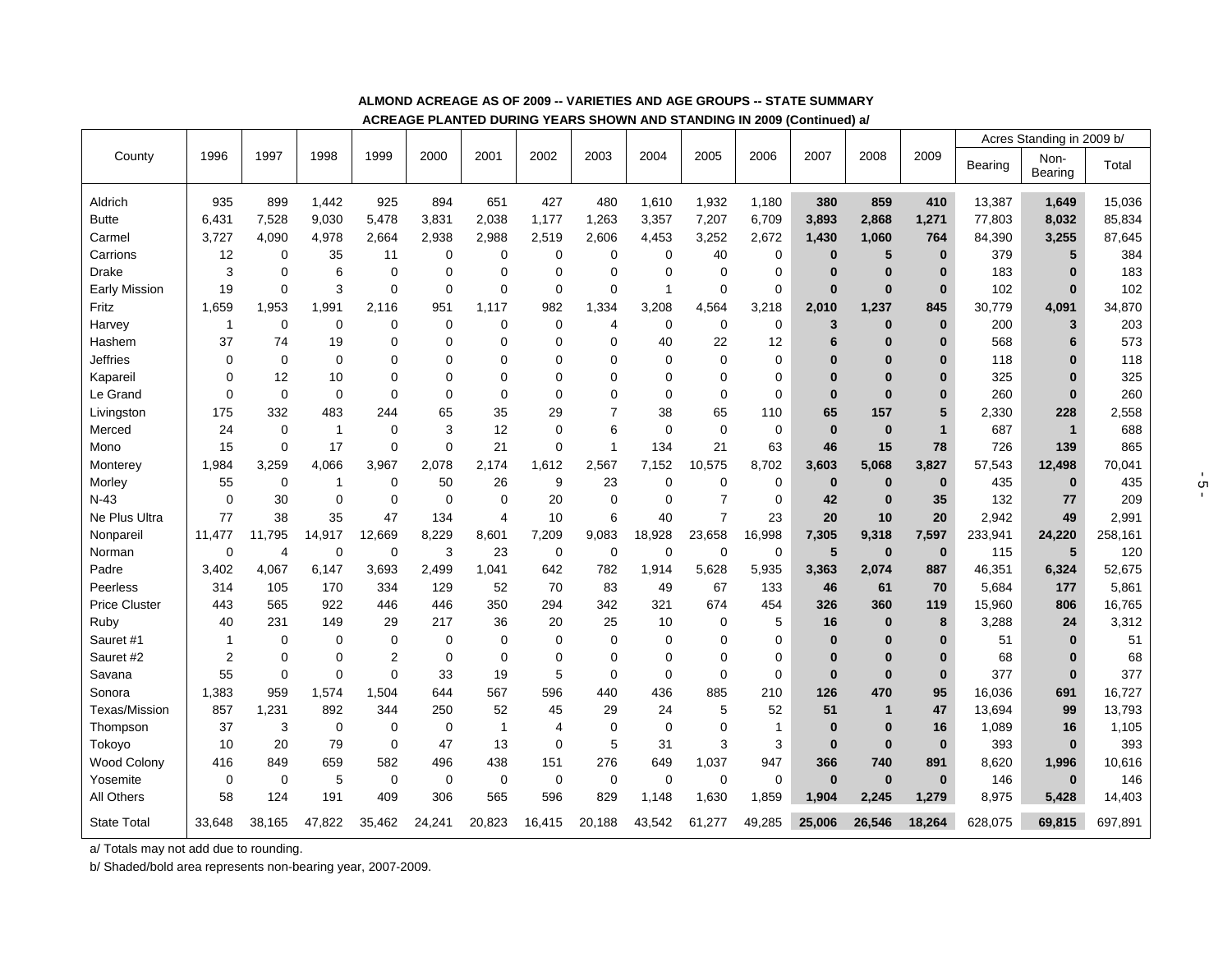| County             | 1980 &<br>Earlier | 1981           | 1982  | 1983        | 1984           | 1985        | 1986           | 1987        | 1988           | 1989        | 1990         | 1991        | 1992        | 1993        | 1994        | 1995        |
|--------------------|-------------------|----------------|-------|-------------|----------------|-------------|----------------|-------------|----------------|-------------|--------------|-------------|-------------|-------------|-------------|-------------|
| <b>Butte</b>       | 1,959             | 190            | 182   | 34          | 65             | 176         | 82             | 81          | 254            | 92          | 272          | 189         | 416         | 264         | 424         | 671         |
| Calaveras          | 10                | 0              | 0     | 0           | 0              | 0           | 0              | 0           | 0              | 0           | 0            | 0           | 0           | 0           | $\mathbf 0$ | $\mathbf 0$ |
| Colusa             | 929               | 275            | 93    | 28          | 42             | 20          | 10             | 74          | 147            | 356         | 316          | 45          | 61          | 178         | 550         | 245         |
| Contra Costa       | 0                 | 0              | 0     | 0           | 3              | 0           | $\mathbf 0$    | 0           | 0              | $\mathbf 0$ | $\mathbf 0$  | 0           | $\mathbf 0$ | 0           | 0           | $\mathbf 0$ |
| Fresno             | 882               | 418            | 173   | 80          | 143            | 319         | 351            | 387         | 479            | 524         | 1,631        | 373         | 496         | 905         | 1,091       | 1,398       |
| Glenn              | 730               | 136            | 216   | 10          | 48             | 76          | $\mathbf 0$    | 43          | 263            | 329         | 311          | 168         | 101         | 221         | 1,148       | 1,324       |
| Kern               | 634               | 314            | 194   | 47          | 104            | 44          | 249            | 206         | 742            | 1,353       | 1,186        | 349         | 294         | 1,860       | 1,993       | 2,204       |
| Kings              | 10                | $\mathbf 0$    | 2     | $\mathbf 0$ | 0              | 0           | 10             | 10          | 2              | 7           | 0            | 238         | 0           | 12          | 39          | 43          |
| Los Angeles        | 3                 | 0              | 0     | 0           | 0              | 0           | $\mathbf 0$    | 0           | $\mathbf 0$    | 0           | 0            | $\mathbf 0$ | $\mathbf 0$ | 0           | 0           | $\Omega$    |
| Madera             | 1,890             | 686            | 904   | 168         | 367            | 541         | 432            | 436         | 487            | 612         | 805          | 498         | 231         | 631         | 997         | 840         |
| Merced             | 4,587             | 637            | 776   | 333         | 347            | 460         | 191            | 471         | 468            | 954         | 1,043        | 618         | 1,008       | 890         | 1,534       | 1,424       |
| Monterey           | 0                 | 0              | 0     | $\mathbf 0$ | 0              | 0           | 0              | 0           | 0              | 0           | 0            | $\mathbf 0$ | $\mathbf 0$ | 0           | 0           | $\mathbf 0$ |
| Placer             | 5                 | $\mathbf 0$    | 0     | 0           | 0              | 0           | $\mathbf 0$    | 0           | 0              | 0           | 0            | $\Omega$    | 0           | $\Omega$    | 0           | 0           |
| Riverside          |                   | $\Omega$       | 0     | $\mathbf 0$ | 0              | 0           | $\mathbf 0$    | 0           | 0              | 0           | 0            | $\Omega$    | $\Omega$    | $\Omega$    | $\Omega$    | 0           |
| Sacramento         |                   | $\mathbf 0$    | 0     | 0           | 0              | 0           | $\mathbf 0$    | 0           | $\mathbf 0$    | 0           | 0            | $\Omega$    | 0           | 0           | 0           | 0           |
| San Benito         |                   | $\mathbf 0$    | 0     | 0           | 0              | 0           | $\mathbf 0$    | 0           | $\Omega$       | 0           | $\Omega$     | $\Omega$    | $\Omega$    | 0           | $\Omega$    |             |
| San Bernardino     | $\Omega$          | $\mathbf 0$    | 3     | $\mathbf 0$ | 0              | $\mathbf 0$ | $\mathbf 0$    | $\mathbf 0$ | $\mathbf 0$    | 0           | $\mathbf 0$  | $\mathbf 0$ | $\mathbf 0$ | $\mathbf 0$ | $\mathbf 0$ | 0           |
| San Joaquin        | 2,189             | 385            | 219   | 211         | 170            | 208         | 177            | 244         | 324            | 244         | 329          | 185         | 403         | 493         | 514         | 528         |
| San Luis Obispo    | 465               | 0              | 0     | 4           | 0              | 8           | $\mathbf 0$    | 0           | 0              | 0           | $\mathbf 0$  | $\Omega$    | $\Omega$    | 0           | $\Omega$    | $\mathbf 0$ |
| Solano             | 133               | $\mathbf 0$    | 47    | 0           | $\overline{2}$ | 0           | $\mathbf 0$    | 0           | 20             | 0           | 4            | $\mathbf 0$ | $\Omega$    | 0           | 8           | 49          |
| Sonoma             | $\Omega$          | $\mathbf 0$    | 0     | 0           | 0              | 0           | $\mathbf 0$    | $\mathbf 0$ | $\mathbf 0$    | $\Omega$    | $\mathbf 0$  | $\Omega$    | $\Omega$    | 0           | $\Omega$    | $\Omega$    |
| <b>Stanislaus</b>  | 3,611             | 930            | 545   | 264         | 333            | 615         | 338            | 372         | 908            | 564         | 826          | 858         | 1,038       | 995         | 1,974       | 1,683       |
| Sutter             | 203               | 17             | 10    | 0           | 36             | 35          | $\overline{2}$ | 11          | 8              | 16          | 0            | 19          | 13          | 8           | 44          | 32          |
| Tehama             | 343               | 88             | 297   | 23          | 19             | 36          | 73             | 163         | 125            | 50          | 0            | 101         | 6           | 135         | 149         | 132         |
| Tulare             | 186               | 176            | 91    | 106         | 58             | 12          | 0              | 21          | 66             | 96          | 84           | 96          | 378         | 158         | 158         | 262         |
| Yolo               | 440               | $\overline{4}$ | 16    | 65          | 5              | 4           | 0              | 3           | 16             | 15          | 16           | 12          | 20          | 64          | 22          | 103         |
| Yuba               | 52                | 10             | 0     | $\mathbf 0$ | 0              | $\mathbf 0$ | $\mathbf 0$    | $\Omega$    | $\overline{7}$ | $\mathbf 0$ | $\mathbf{1}$ | 27          | $\mathbf 0$ | $\mathbf 0$ | $\Omega$    | $\Omega$    |
| <b>State Total</b> | 19,261            | 4,265          | 3,767 | 1,372       | 1,741          | 2,555       | 1,914          | 2,520       | 4,314          | 5,212       | 6,822        | 3,775       | 4,464       | 6,812       | 10,645      | 10,937      |

**2009 NONPAREIL VARIETY ACREAGE SUMMARY BY YEAR PLANTED a/** 

a/ Totals may not add due to rounding.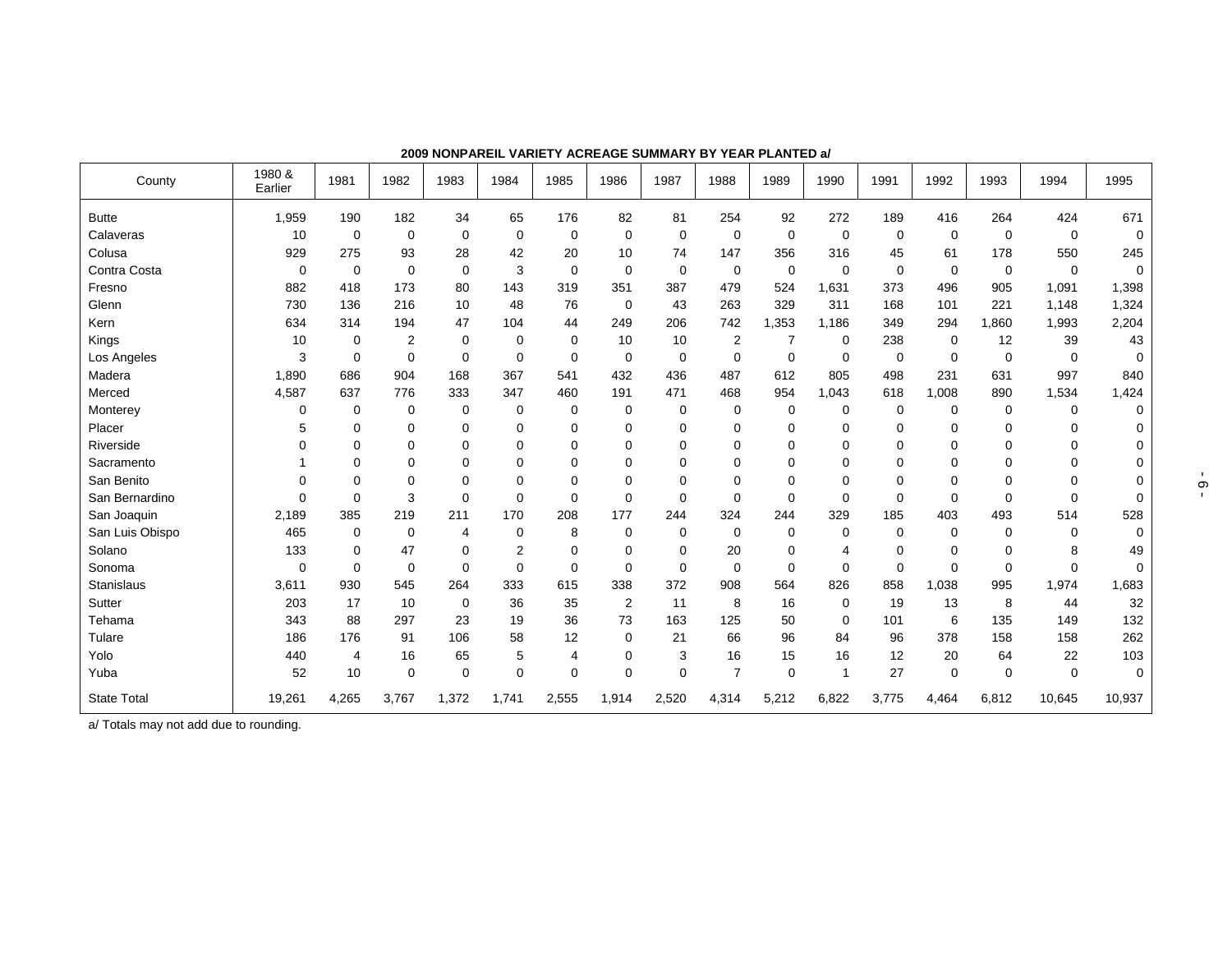|                    |             |             |             |             |          |             |                |          |             |             |          |          |             |          |                | Acres Standing in 2009 b/ |          |
|--------------------|-------------|-------------|-------------|-------------|----------|-------------|----------------|----------|-------------|-------------|----------|----------|-------------|----------|----------------|---------------------------|----------|
| County             | 1996        | 1997        | 1998        | 1999        | 2000     | 2001        | 2002           | 2003     | 2004        | 2005        | 2006     | 2007     | 2008        | 2009     | Bearing        | Non-<br>Bearing           | Total    |
| <b>Butte</b>       | 1,417       | 773         | 475         | 334         | 571      | 472         | 352            | 358      | 558         | 397         | 468      | 163      | 179         | 450      | 11,528         | 791                       | 12,319   |
| Calaveras          | 0           | $\Omega$    | 0           | $\Omega$    | 0        | 0           | $\Omega$       | 0        | $\Omega$    | $\Omega$    | 0        | $\bf{0}$ | $\mathbf 0$ | $\bf{0}$ | 10             | $\bf{0}$                  | 10       |
| Colusa             | 306         | 432         | 804         | 601         | 539      | 806         | 377            | 532      | 1,146       | 1,189       | 757      | 275      | 83          | 570      | 10,859         | 928                       | 11,787   |
| Contra Costa       | $\Omega$    | $\Omega$    | $\mathbf 0$ | $\Omega$    | 1        | $\Omega$    | $\Omega$       | $\Omega$ | $\mathbf 0$ | $\mathbf 0$ | 0        | $\bf{0}$ | $\bf{0}$    | $\bf{0}$ | 4              | $\bf{0}$                  |          |
| Fresno             | 1,128       | 1.715       | 1,741       | 2,004       | .519     | .642        | .460           | 2.130    | 3,608       | 4,179       | 3,107    | 968      | 1,026       | 538      | 33,880         | 2,532                     | 36,412   |
| Glenn              | 823         | 331         | 1,245       | 1,158       | 753      | 559         | 417            | 439      | 900         | 385         | 1,100    | 286      | 375         | 528      | 13,232         | 1,189                     | 14,421   |
| Kern               | 3.090       | 3.531       | 4,944       | 4.264       | 1.118    | 816         | 787            | 1,015    | 5.134       | 7,695       | 5,511    | 754      | 1.452       | 790      | 49,675         | 2,997                     | 52,671   |
| Kings              | $\mathbf 0$ | 39          | 364         | 22          | 112      | 294         | 18             | 9        | 171         | 260         | 186      | 70       | 134         | 232      | 1,846          | 436                       | 2,282    |
| Los Angeles        | 0           | $\mathbf 0$ | 0           | $\mathbf 0$ | 0        | $\mathbf 0$ | $\Omega$       | 0        | $\mathbf 0$ | $\mathbf 0$ | 0        | $\bf{0}$ | $\bf{0}$    | $\bf{0}$ | 3              | $\bf{0}$                  | 3        |
| Madera             | 750         | 969         | 600         | 414         | 346      | 727         | 613            | 1.178    | 1,814       | 1,636       | 1,623    | 1,474    | 2.117       | 2,339    | 21.194         | 5,929                     | 27,123   |
| Merced             | 1,088       | 1.634       | 1.755       | 1,310       | .115     | .236        | 1.176          | .092     | 2,018       | 2,301       | 1,196    | 1,412    | 1.591       | 701      | 31.664         | 3,704                     | 35,368   |
| Monterey           | 0           | $\Omega$    | 0           | $\Omega$    | 0        | $\mathbf 0$ | $\overline{2}$ | 0        | $\mathbf 0$ | $\mathbf 0$ | 0        | $\bf{0}$ | $\bf{0}$    | $\bf{0}$ | $\overline{2}$ |                           |          |
| Placer             | $\Omega$    | $\Omega$    | 0           | $\Omega$    | 0        | 0           |                | $\Omega$ | $\Omega$    | $\Omega$    | 0        | $\bf{0}$ | $\bf{0}$    | $\Omega$ | 5              | $\bf{0}$                  |          |
| Riverside          | $\Omega$    | $\Omega$    | 0           | $\Omega$    | 0        | 0           | 0              | $\Omega$ | $\Omega$    | $\Omega$    | 0        | $\bf{0}$ | 115         | $\bf{0}$ | 0              | 115                       | 115      |
| Sacramento         | $\Omega$    | $\Omega$    | 0           | $\Omega$    | 0        | 0           | $\Omega$       | $\Omega$ | $\Omega$    | 25          | 0        | $\bf{0}$ | $\bf{0}$    | O        | 26             | $\bf{0}$                  | 26       |
| San Benito         | $\Omega$    | $\Omega$    | 0           | $\Omega$    | $\Omega$ | 0           | $\Omega$       | $\Omega$ | $\Omega$    | $\mathbf 0$ | 0        | $\bf{0}$ | $\bf{0}$    | $\Omega$ | 0              |                           | $\Omega$ |
| San Bernardino     | $\Omega$    | $\Omega$    | $\Omega$    | $\Omega$    | $\Omega$ | $\mathbf 0$ | $\Omega$       | $\Omega$ | $\Omega$    | $\Omega$    | 0        | $\bf{0}$ | $\bf{0}$    | $\bf{0}$ | 3              |                           |          |
| San Joaquin        | 628         | 417         | 578         | 581         | 641      | 498         | 496            | 549      | 628         | 801         | 391      | 470      | 361         | 351      | 13,028         | 1,182                     | 14,210   |
| San Luis Obispo    | 0           | 0           | $\Omega$    | 0           | 0        | 0           | $\Omega$       | $\Omega$ | 0           | $\mathbf 0$ | 0        | $\bf{0}$ | $\bf{0}$    | $\bf{0}$ | 477            | $\bf{0}$                  | 477      |
| Solano             | 48          | 32          | 117         | 13          | 49       | 19          | 40             | 17       | 23          | 127         | 81       | 15       | $\bf{0}$    | 54       | 829            | 69                        | 897      |
| Sonoma             | $\Omega$    | $\Omega$    | 0           | $\Omega$    | $\Omega$ | $\mathbf 0$ | $\Omega$       | $\Omega$ | $\mathbf 0$ | $\Omega$    | 0        | $\bf{0}$ | $\bf{0}$    | $\bf{0}$ | 0              | $\bf{0}$                  |          |
| Stanislaus         | 1,248       | 1,373       | 1,574       | 1,419       | ,080     | 1,167       | 919            | 800,     | 1,665       | 3,236       | 1,344    | 822      | 1,328       | 667      | 31,978         | 2,818                     | 34,796   |
| Sutter             | 37          | 131         | 106         | 16          | 41       | 2           | 10             | 19       | 56          | 124         | 118      | 12       | 6           | 27       | 1,113          | 44                        | 1,157    |
| Tehama             | 265         | 27          | 296         | 123         | 62       | 96          | 188            | 227      | 169         | 72          | 64       | 58       | 24          | 42       | 3,326          | 124                       | 3,450    |
| Tulare             | 408         | 222         | 226         | 274         | 197      | 176         | 141            | 351      | 581         | 1,079       | 943      | 409      | 437         | 204      | 6,544          | 1,051                     | 7,595    |
| Yolo               | 157         | 170         | 53          | 89          | 87       | 79          | 170            | 69       | 452         | 154         | 108      | 117      | 89          | 106      | 2,390          | 312                       | 2,702    |
| Yuba               | 83          | $\Omega$    | 41          | 46          | $\Omega$ | 14          | 44             | $\Omega$ | 3           | $\mathbf 0$ | $\Omega$ | $\bf{0}$ | $\bf{0}$    | $\bf{0}$ | 328            | $\bf{0}$                  | 328      |
| <b>State Total</b> | 11,477      | 11.795      | 14,917      | 12,669      | 8,229    | 8,601       | 7,209          | 9,083    | 18,928      | 23,658      | 16,998   | 7,305    | 9,318       | 7,597    | 233,941        | 24,220                    | 258,161  |

**2009 NONPAREIL VARIETY ACREAGE SUMMARY BY YEAR PLANTED (Continued) a/** 

a/ Totals may not add due to rounding.

b/ Shaded/bold area represents non-bearing year, 2007-2009.